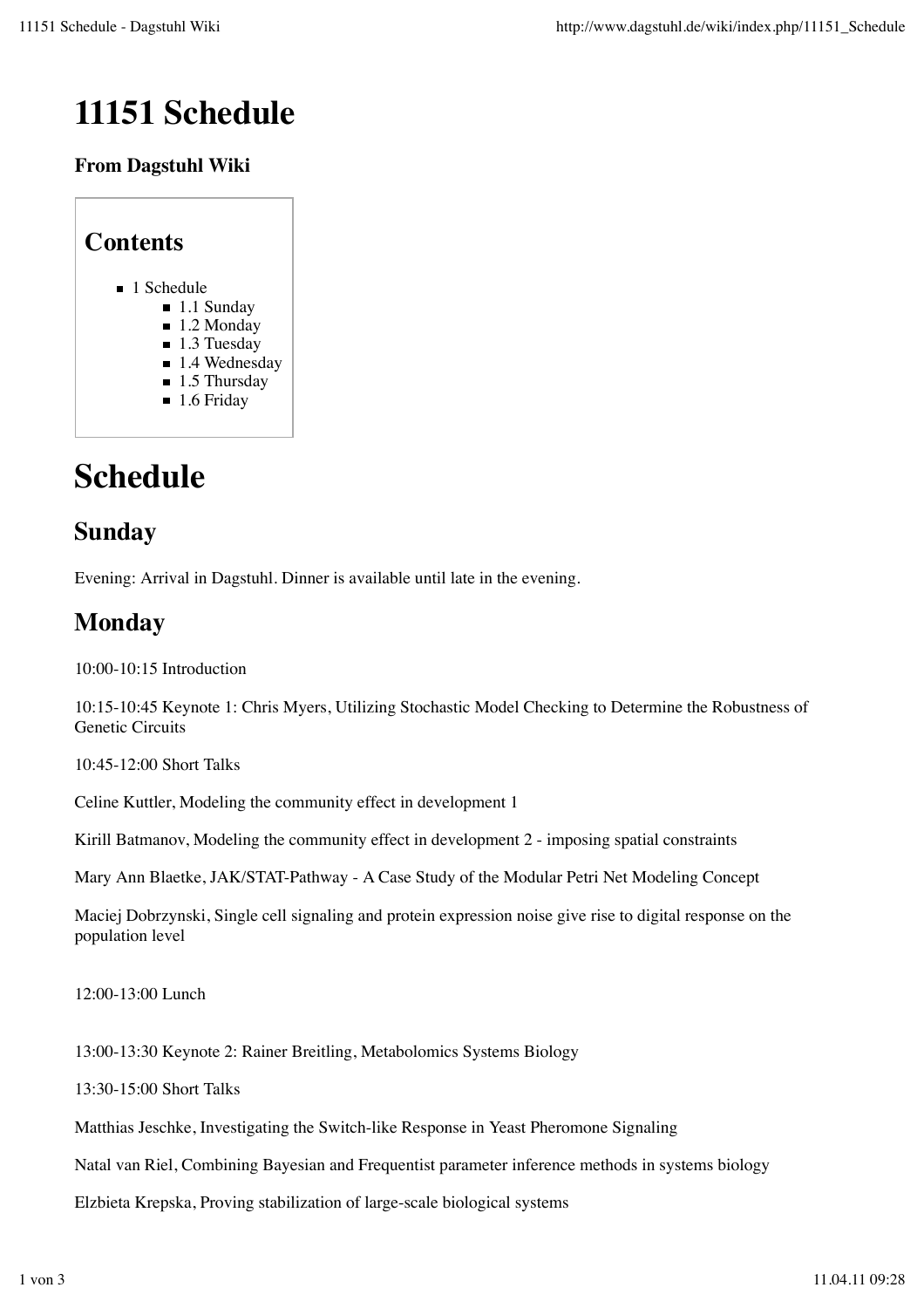Wolfgang Marwan, Automatic Reconstruction of Extended Petri Nets from Experimental Data

15:00-16:00 Coffee Break

16:00-17:00 Round of introduction - Team formation for Competition

17:00-18:00 Dinner

18:00-open end Modelling Competition Work

### **Tuesday**

10:00-10:30 Keynote 3: Simon Hardy, Analysis of the regulatory motif dynamic of signaling networks using Petri net-based dynamic graphs

10:30-12:00 Short Talks

Fei Liu, Colored Petri nets for modeling and analyzing biological systems

Adelinde Uhrmacher, Abstractions in Spatial Simulation in Cell Biology

Anna Gambin, Tav4SB: analysis of kinetic models of biological systems 'in the cloud'

Bartek Wilczynski, Inference and Stability of Stochastic Models in Systems Biology

12:00-13:00 Lunch

13:00-13:30 Keynote 4: Brett Olivier

13:30-15:00 Short Talks

Andrea Bracciali, Modelling HIV infection: a computational overview

Maria Luisa Guerriero, Stochastic model of the plant circadian clock - A Bio-PEPA case study

Alessandro Romanel, Rule-based modeling and application to biomolecular networks

Chiara Bodei, Towards a Taxonomy of Causality-Based Biological Properties

15:00-16:00 Coffee Break

16:00-17:00 Modelling Competition Work

17:00-18:00 Dinner

18:00-open end Modelling Competition Work

## **Wednesday**

10:00-10:30 Keynote 5: Andrzej Kierzek 10:30-12:00 Short Talks